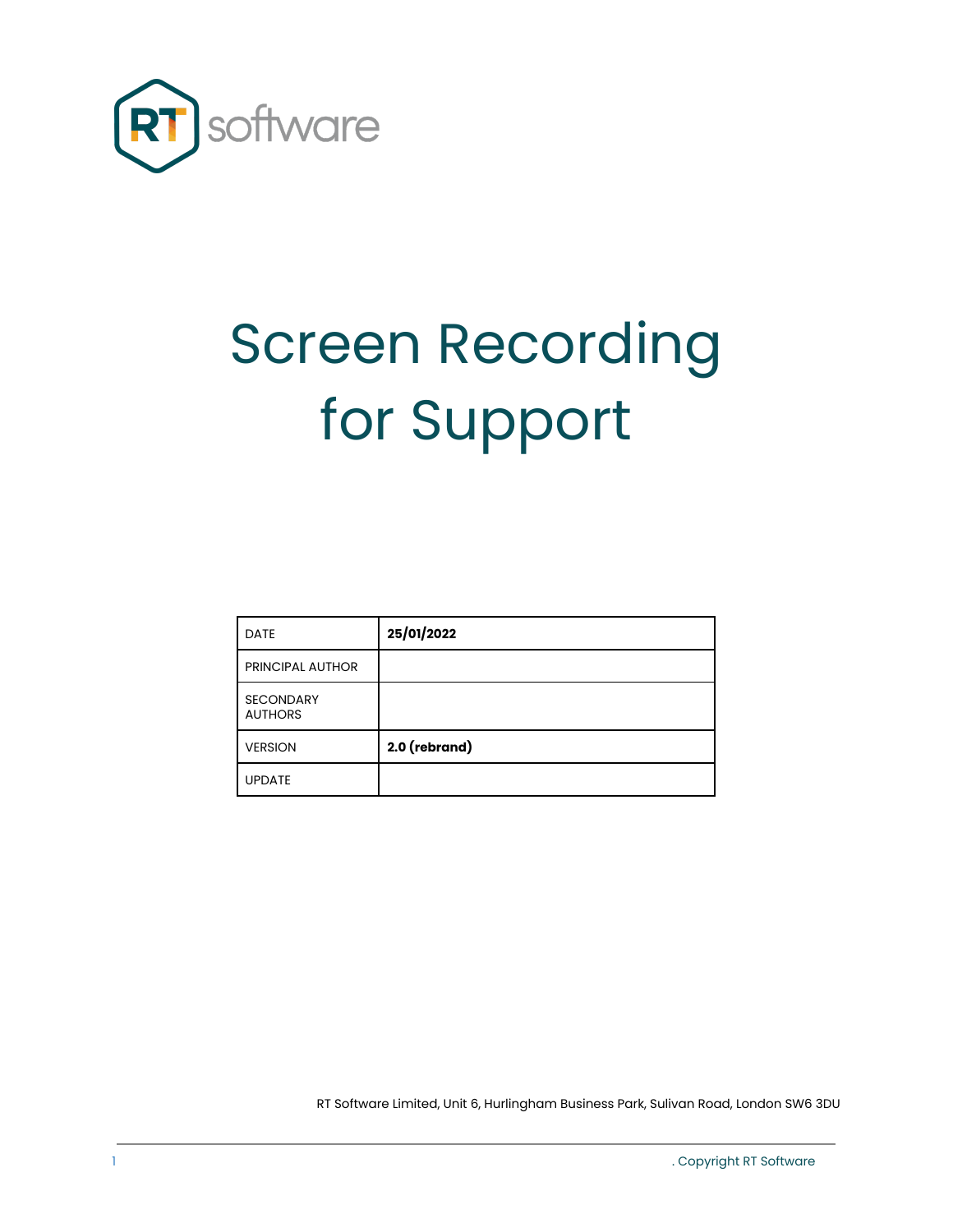## Recording your Screen

Windows 10 and 11 come pre-installed with the Xbox Game Bar App, which has a built-in screen recorder that's designed for recording video games on your computer. You can use it to record your work session which may help when trying to demonstrate a support problem.

## **Windows**

● Right click the Windows icon and find the Search option.



Type 'xbox'



● Start your application e.g. Tactic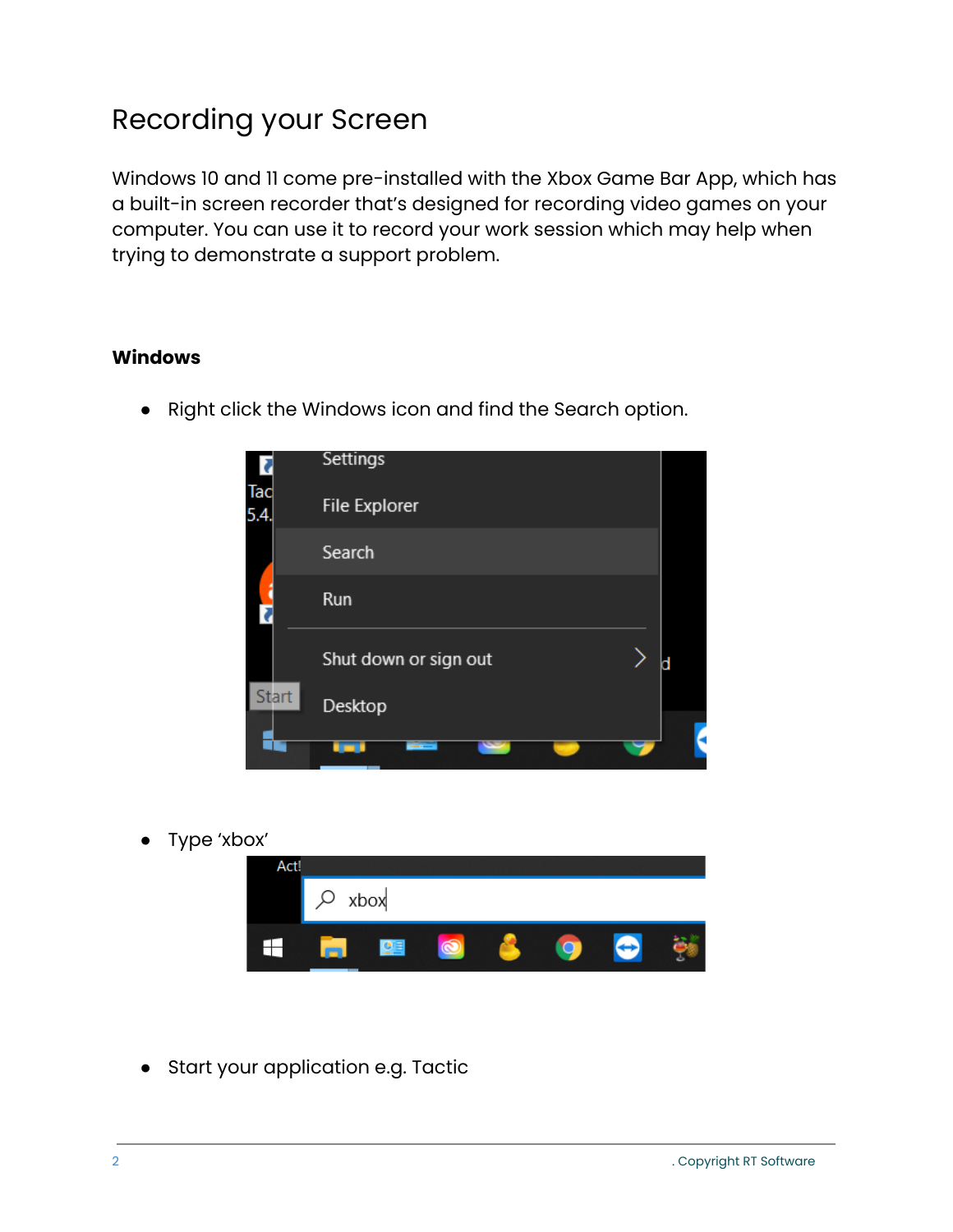- Once the application has been started, you can open the Game Bar, which lets you record your screen, hold the "Windows" and "G" keys on your keyboard.
- You may see a pop-up message asking if you want to open the Game bar. Click 'Yes this is a game'. If you don't see the Record button menu, check the Capture icon is turned on
- Click the "Record" button or hold the "Windows", "Alt", and "R" keys on your keyboard to start recording your computer screen.



● Use the software, eg Tactic, normally…

… and end the screen recording as required by clicking the "Stop" button …



• The recording of your session will be saved in your "Videos/Capture" folder.